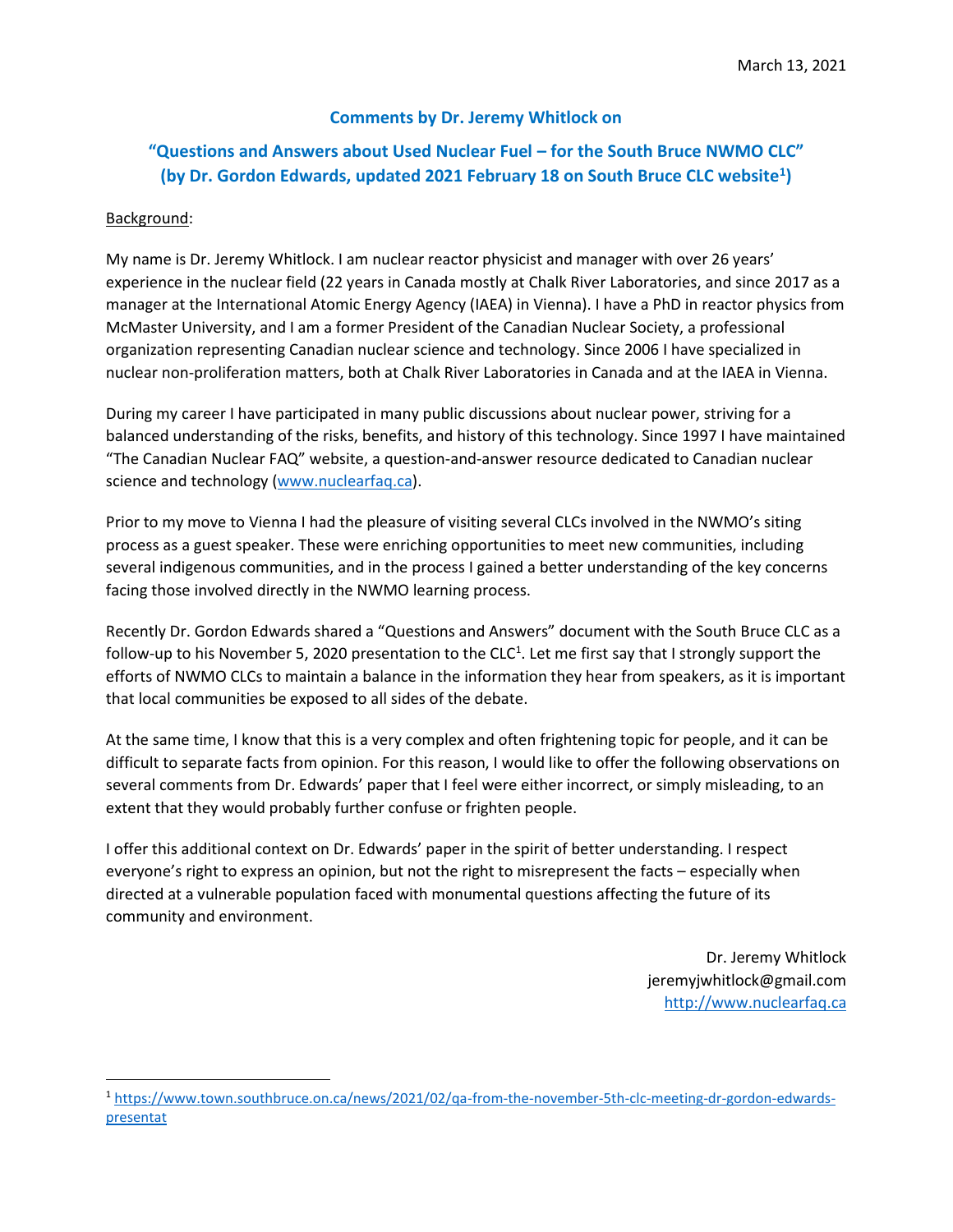# **Comments by Dr. Jeremy Whitlock on**

# **"Questions and Answers about Used Nuclear Fuel – for the South Bruce NWMO CLC" (by Dr. Gordon Edwards, updated 2021 February 18 on South Bruce CLC website<sup>2</sup> )**

This article will address the questions:

- *How can we have confidence in predictions of the long-term safety of a geological repository?*
- *How do medical radioisotopes from nuclear reactors help to equalize the global quality of life?*
- *How is radiation a natural part of our environment, and less dangerous than one might think?*
- *Does Canada have the expertise to safely handle and transport highly radioactive spent fuel?*
- *How are proliferation concerns for spent nuclear fuel addressed with a geological repository?*
- *Why is waste management actually one of the more attractive benefits of nuclear technology?*

For clarity each comment is arranged such that original text from Dr. Edwards' document is quoted in a shaded block in italics, followed by Dr. Whitlock's comments.

## **Item 1 (Section B1, page 1)**:

 $\overline{a}$ 

*Unfortunately, the fission process also creates hundreds of varieties of unwanted by-products – radioactive elements never found in nature before 1940.*

The statement above incorrectly implies that radioactive fission products did not exist in nature prior to 1940. In fact, not only is uranium fission a natural process (which humans only happened to discover in 1939), but this fact is actually of immense importance to our confidence in the long-term safety of geological repositories.

First, some background on what we mean by uranium "fission" in nature: this isn't a reference to the more prevalent form radioactive decay of uranium, discovered at the beginning of the  $20<sup>th</sup>$  century, whereby every uranium atom will at some point spontaneously shed a small amount of energy and mass, turning into new "daughter products", one after the other, through a chain that ends eventually at nonradioactive lead. This process is extremely slow (only about 1 in 10 billion uranium atoms will radioactively decay over a year), which is why half the uranium found on earth when the planet formed 4.5 billion years ago is still around, and still one of the more abundant elements in the earth's crust. (Interesting fact: The radioactive decay of uranium's chain of daughter products is largely responsible for the intense heat in the earth's interior – leading to, among other things, the planet's magnetic field that makes all life on the surface possible. That's correct: *radioactive decay makes life on earth possible.*)

But as slow as this 'conventional' decay process for uranium is, we also know that a much smaller fraction of uranium atoms (about two million times smaller) will instead choose to spontaneously 'fission' – i.e., split into two large, radioactive pieces called "fission products". Now, since uranium is found everywhere,

<sup>2</sup> [https://www.town.southbruce.on.ca/news/2021/02/qa-from-the-november-5th-clc-meeting-dr-gordon-edwards](https://www.town.southbruce.on.ca/news/2021/02/qa-from-the-november-5th-clc-meeting-dr-gordon-edwards-presentat)[presentat](https://www.town.southbruce.on.ca/news/2021/02/qa-from-the-november-5th-clc-meeting-dr-gordon-edwards-presentat)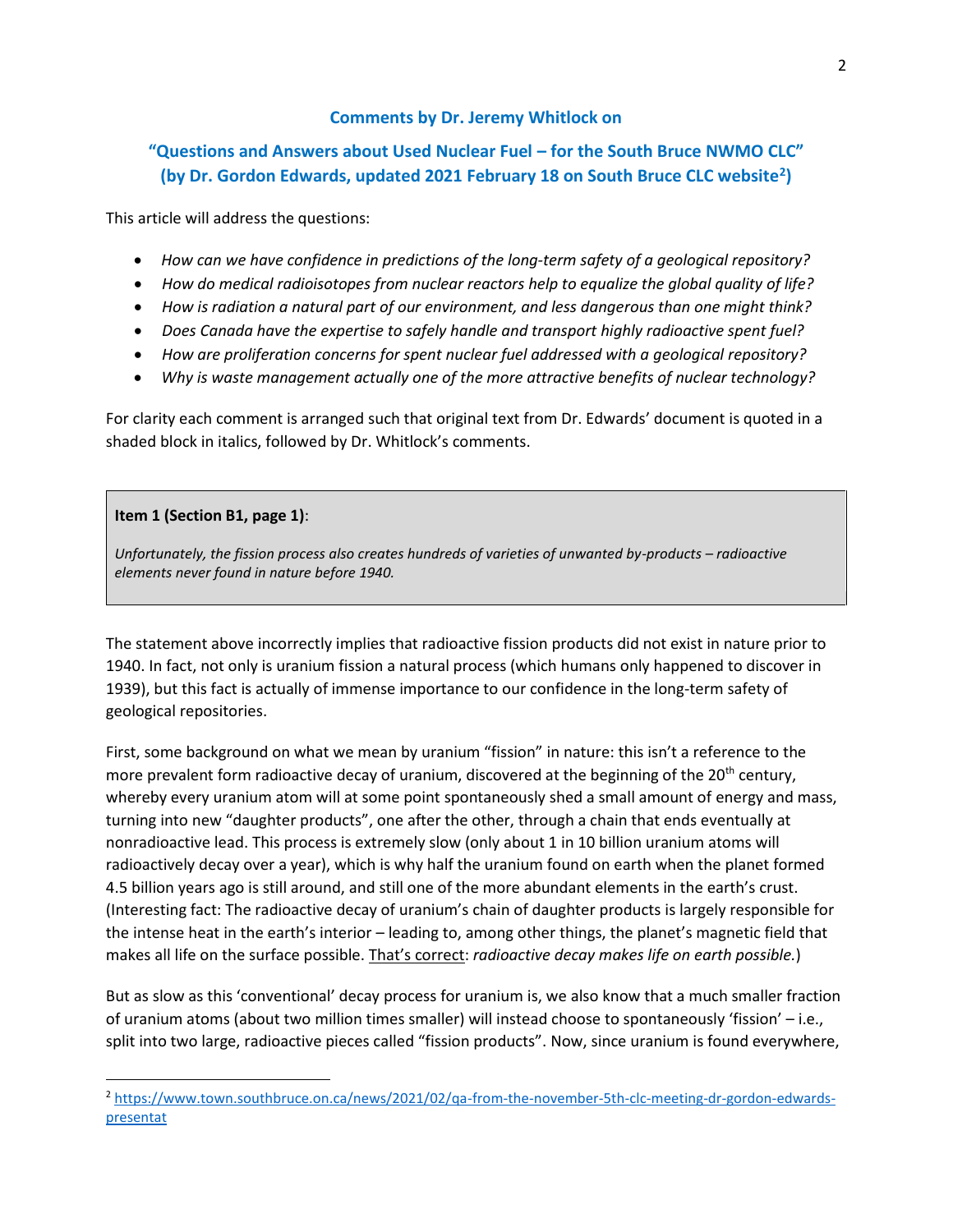including trace concentrations inside each of us, this process of spontaneous fission also happens everywhere. (So yes, another interesting fact is that every one of the fission products found in used nuclear fuel is also created naturally inside our bodies – albeit in extremely low quantities.)

However – and this is the important part – we also know that roughly two billion years ago there was enough uranium and ground water in the Oklo region of Gabon, Africa to create several 'natural nuclear reactors' that operated sporadically over a period of a million years. As in any nuclear reactor, radioactive products were produced, including 6 to12 tonnes of fission products (the leftover 'half-pieces' of split uranium), and about 4 tonnes of plutonium. All of these have disappeared (through radioactive decay) by now, but their signatures remain, leaving a two-billion-year-old record of their migration behaviour. It can be determined, for instance, that the atoms of plutonium produced never moved from the grains of uranium where they were formed, and that widespread migration did not happen for most of the fission products - despite exposure to ground water movement for over two billion years.

These prehistoric natural "Oklo reactors" in Africa are thus much more than just interesting science trivia; they act as a *natural analogue* of the geological repository concept: a two-billion-year "experiment" that nature has conducted for us, from which we gain valuable knowledge. Although the analogue is not perfect (these natural reactors were obviously much different than an engineered used-fuel repository, both in layout and content), there are enough similarities to give us additional confidence in our simulations of the long-term behaviour of a repository.

Incidentally, there are several other natural analogues out there for a used nuclear fuel repository – one of the most useful is in Canada: the high-grade uranium ore deposit now being mined at Cigar Lake in northern Saskatchewan. Despite sitting in highly permeable sandstone host rock, the Cigar Lake ore deposit has survived roughly 1.3 billion years of geologic history, chiefly because of its natural clay buffer. The clay immobilizes the uranium by reducing both the penetration of groundwater into the deposit, and the diffusion of uranium atoms out of the deposit. Remarkably, the deposit has remained intact through several mountain-building episodes (the Rocky Mountains, the Appalachians), the trauma of continental drift, multiple ice ages, constant groundwater flow, and significant uplift caused by the erosion of over 2.5 km of overlying sedimentary rock. In fact, it is so stabilized in its position, currently 430 metres below the surface, that no chemical or radioactive signature can be detected on the ground above it. Since the NWMO's repository concept calls for a much less permeable host rock (either crystalline or sedimentary) and a superior clay buffer (bentonite clay, rather than Cigar Lake's illite clay), the barriers to water movement and radionuclide migration proposed in the Canadian plan are given added validation by Cigar Lake.

More information on these natural analogues and their significance to used fuel repository safety can be found in a background paper on the NWMO website: *[Natural and Anthropogenic Analogues](https://www.nwmo.ca/~/media/Site/Files/PDFs/2015/11/04/17/31/598_4-3NaturalandAnthropogenicAnalogues-InsightsforManagementofSpentFuel.ashx?la=en) – Insights for [Management of Spent Fuel](https://www.nwmo.ca/~/media/Site/Files/PDFs/2015/11/04/17/31/598_4-3NaturalandAnthropogenicAnalogues-InsightsforManagementofSpentFuel.ashx?la=en)*.

Finally, the claim about radioactive fission products 'never being found in nature' is not just incorrect, but an unnecessary distraction to the public discussion, since it creates uncertainty and fear about our ability to handle radioactive waste. It is 'unnecessary' since almost every object and material in our homes, offices, cars, and clothing is composed of molecules that didn't exist before the mid-20<sup>th</sup> century, and most would be toxic if ingested in hazardous concentrations (as are many naturally occurring elements and molecules, for that matter): the discussion of responsible waste management does not hinge on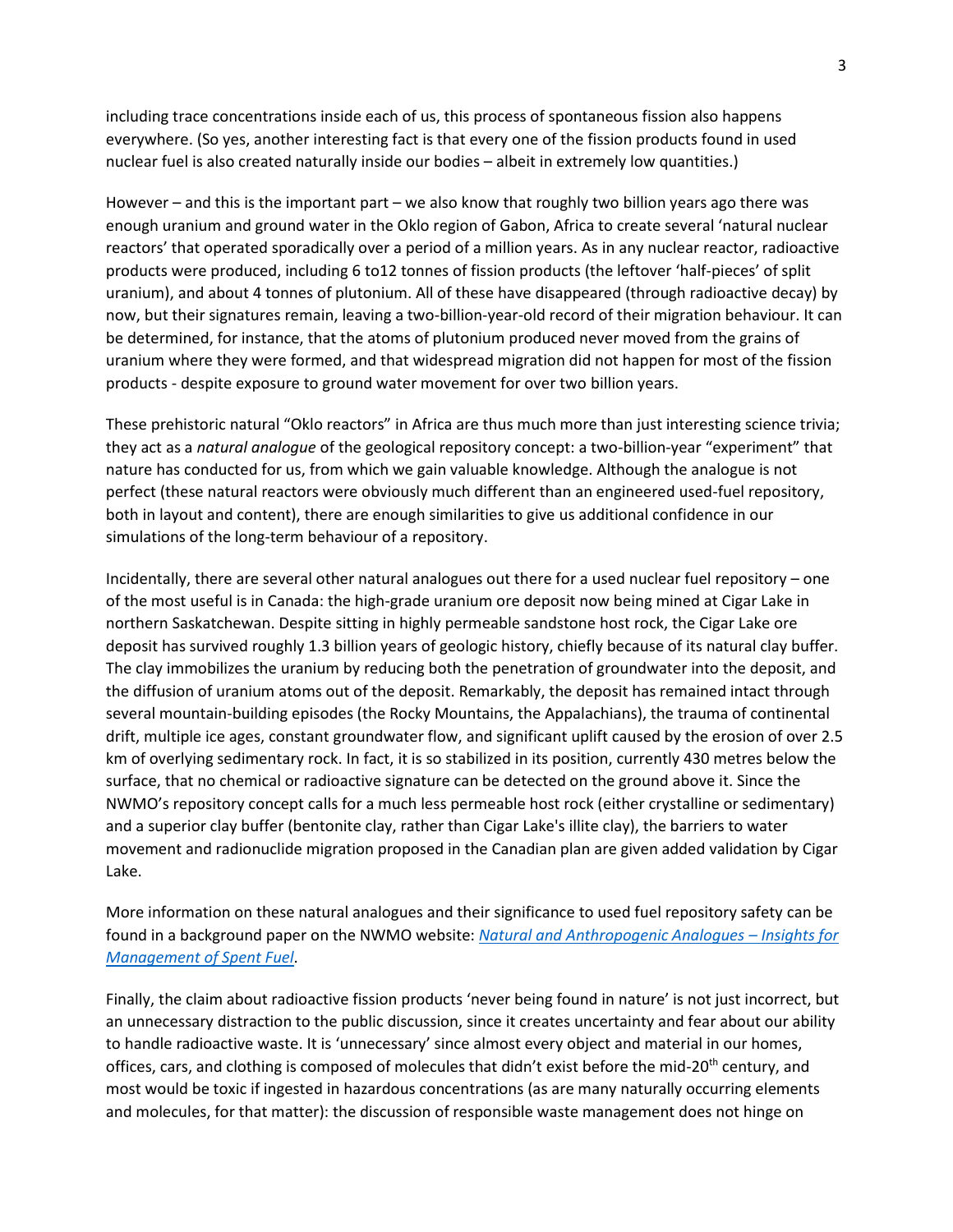whether the items occur in nature.

In particular, all radioactive versions of elements, whether naturally occurring or not, have similar chemical properties to their non-radioactive cousins, and thus would undergo chemical reactions in a familiar manner within the environment. In addition to this we have had 75 years of experience with the analysis, handling, and regulation of radioactive products from the fission process, including numerous *in situ* underground tests at places like Chalk River Laboratories, which enhances our understanding.

## **Item 2 (Section B1, page 1)**:

 $\overline{a}$ 

*A radioactive atom will explode or disintegrate, suddenly and violently, giving off a kind of subatomic shrapnel called "atomic radiation". Exposure to such emissions will damage nearby living cells. Some of those radiationcrippled cells will develop into cancers many years later.*

This description of radioactive decay uses unnecessarily provocative imagery to describe a natural process that is a part of our life from the moment we're conceived. Within our own bodies, and within the environment around us, thousands of atoms are radioactively decaying into other atoms at every moment (almost 10,000 per second in an adult body alone): this is simply one of the many ways that nature exchanges energy. These atoms are not "exploding", the process isn't "violent", and the energy emitted is not "shrapnel".

Another way that nature exchanges energy is through the absorption of sunlight, and like sunlight, radioactivity presents a low risk at low exposures, and a higher risk at high exposures. At low levels of exposure – the levels that we encounter every day – our bodies have amazing mechanisms for dealing with the radiation around us, and within us: for example, we have about 30-40 trillion cells in each of our bodies (that's 30-40 *million million* cells), and every one of them will encounter an energetic ray or particle of natural background radiation at least once during our lifetime – some more than once. What additional cancer risk does this pose? The international risk standard<sup>3</sup> predicts that exposure to background radiation increases our lifetime probability of getting cancer by about 1% – compared with our overall probability of 50% for getting cancer during our lifetime (the extra 1% would be in the "noise" and undetectable). Our bodies are clearly adept at handling background levels of radiation.

At higher radiation exposures the risk increases proportionately, which is why, for example, X-rays are only administered when there is good justification for their use, and only with safety measures for both patient and medical staff. Fortunately, radiation, after over a century of use in medicine and industry, is one of the most well-understood agents in the environment, and one of the most controllable. This knowledge is reflected in comprehensive national regulation of any activity involving radiation, with dose limits set many times lower than what would be considered dangerous. As a member of the public, you can be confident that your health and safety takes precedence in the planning of such activities, including the transportation and management of used nuclear fuel.

<sup>&</sup>lt;sup>3</sup> See ICRP-103, <u>["The 2007 Recommendations of the International Commission on Radiological Protection"](https://www.icrp.org/publication.asp?id=ICRP%20Publication%20103).</u>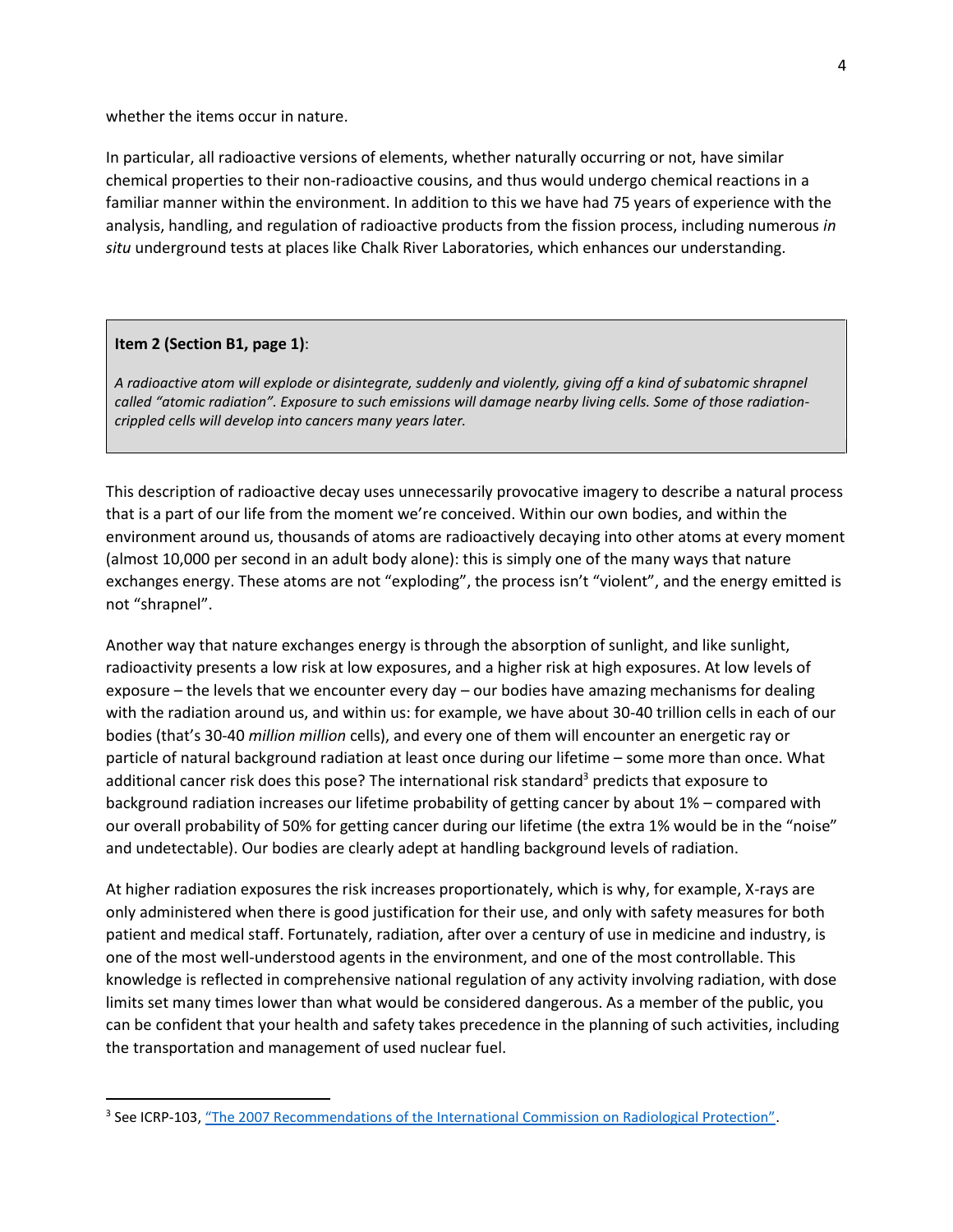#### **Item 3 (Section Q3, page 6)**:

*At present, there are no hot cells at any of the existing reactor sites, and neither OPG nor Bruce Power has ever built a hot cell. Also, none of the atomic workers employed at any of the operating nuclear reactors have had any prior experience working with hot cells. It will be an unusual experience for them, the closest encounter they have ever had with an individual, unshielded, highly radioactive fuel bundle, not submerged underwater as it is in a spent fuel pool, but up close and personal, just on the other side of the glass window. And they will have to process up to 300 used fuel bundles per day, 365 days per year, for 50 years or more.*

*In my view, the probability of accidental leakage is quite high. It will be a miracle if the environment surrounding the proposed DGR does not experience at least some degree of contamination. I find it amazing and irresponsible that NWMO has not explained to all of the candidate communities that used nuclear fuel cannot be put directly underground, it has to be repackaged first.* 

The author of the statement above is not a nuclear safety expert and has no qualifications for assessing the "probability of accidental leakage" for these repository surface-facility operations – he is simply playing on public uncertainty and fear. Furthermore, the NWMO has clearly explained to candidate communities in the "Learn More" process (including on the NWMO website) about all stages of used-fuel handling, including packaging in the surface facilities prior to transfer underground, and including the use of "hot cells" (shielded facilities for remotely handling radioactive materials).

Canada has a vast amount of experience in the safe packaging, transport, and handling of used-fuel bundles and other highly radioactive materials, gained over the 75 years of its nuclear program – including the use of "hot cells" and similar facilities. The equipment for the transfer and packaging of used nuclear fuel will be state-of-the-art using Canadian and global expertise, and operators will be highly trained to perform their tasks, as would be expected of this highly regulated and complex operation.

#### **Item 4 (Section Q9, page 15)**:

*Perhaps someone can tell me why we think that NWMO knows all the answers when in some cases they do not even seem to know the questions? or why NWMO uses the copper/steel combination when it is known that contact between two such metals will cause a current to flow that will accelerate any corrosion? or why NWMO chooses to use only 3 mm of copper when Sweden and Finland are using 50 mm of copper (17 times the thickness) and no steel at all? or why NWMO proposes a vertical shaft while others design a gently sloping ramp that spirals down into the rock formation, one that you can drive a bus on?*

The author of the statement above is not a geochemist, engineer, or nuclear safety expert, and has no qualifications for assessing the long-term corrosion behaviour of copper, the pros and cons of various repository designs, or almost any other technical aspect of used nuclear fuel management. The NWMO, on the other hand, gets its information from experts working in these specialty areas of science and technology, and I would suggest starting with them for clarification on these design details.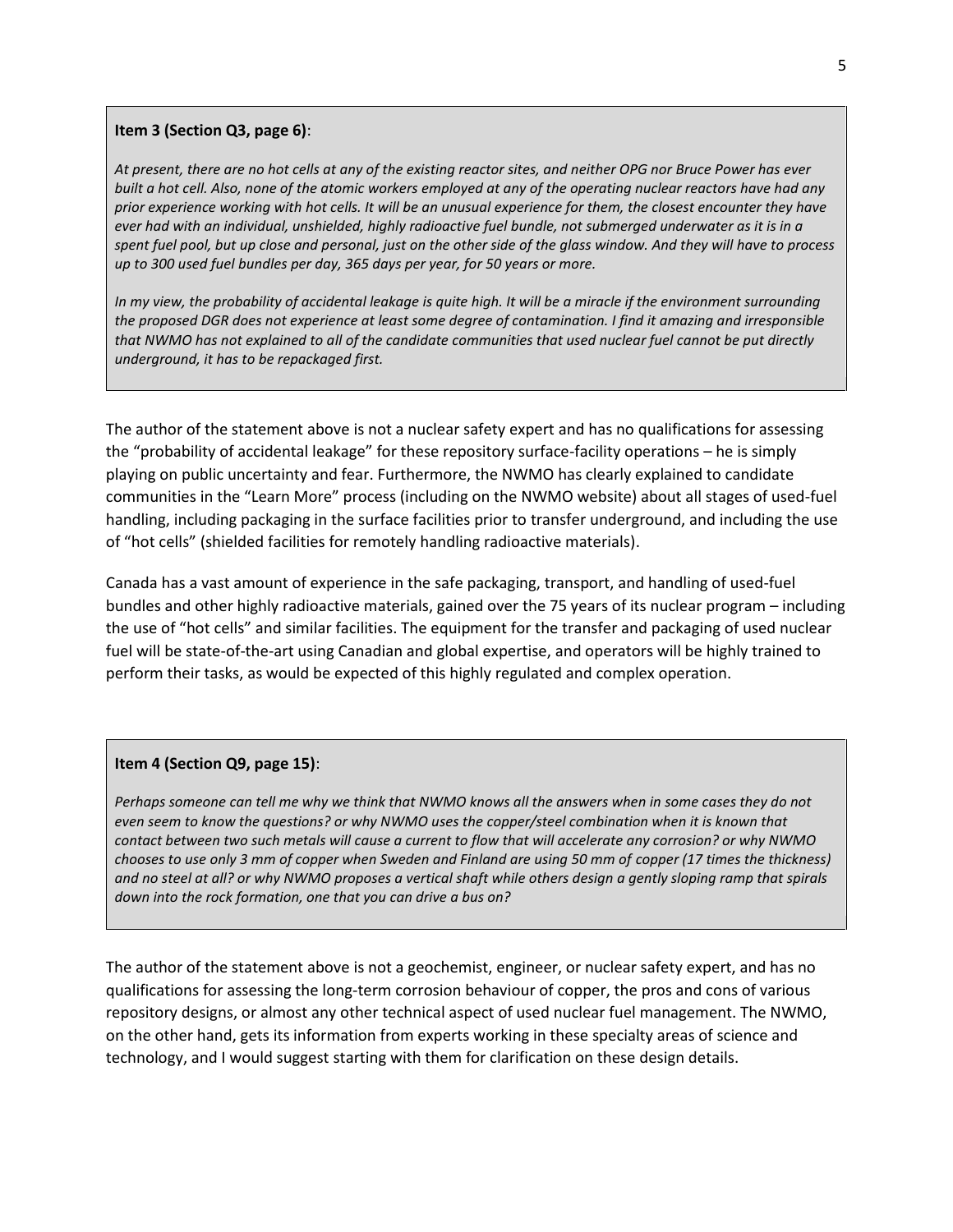#### **Item 5 (Section Q10, page 15)**:

*Q10. Written Question. If a DGR is not a suitable solution for containing radionuclides, how do you explain the Oklo natural reactor in Africa? It "operated" for millions of years, and the radionuclides never travelled farther than a couple of meters in the surrounding rock.*

*Answer. What you say is not true. The event happened before there was any life on Earth. We have no idea where the radioactive iodine went, or the caesium, or the noble gases, but I am sure they did not just "stick around". One anecdote does not make a scientific safety case.*

The Oklo natural reactor site in Gabon, Africa, as described in the first section above (with a link to the NWMO's background paper on the topic), is one of the best analogues in nature for a used-fuel repository, providing valuable data to validate and enhance our models for long-term fuel and radionuclide behaviour. We know, for example, that chemical interactions prevented almost all of the radionuclides, including the plutonium, from migrating away from the reactor site, despite over two billion years of uncontained access to the surrounding environment.

We have other analogues as well, such as the Cigar Lake uranium deposit in Saskatchewan that only exists today because of a natural clay buffer with many similarities to the engineered buffer design proposed by the NWMO (see further details in the response to Item 1 above).

However, no natural analogue is exact, and certainly none are sufficient for an engineering safety case – which is why the safety case relies upon a substantial amount of additional research and development conducted in Canada and internationally over the past half-century, and continuing today.

That said, the analogues do go a long way to answering the question, "how can we have confidence that the science is on the right track?": because nature herself is showing us the way.

## **Item 6 (Section Q11, page 16)**:

*It seems clear that plutonium requires active surveillance and strict security measures to prevent its theft or diversion for use in nuclear weapons. It cannot be simply abandoned, whether above ground or below ground. […] In the next century, or even the next millennium, science may discover a method of destroying the plutonium without simultaneously creating additional radioactive waste. Until then, we should keep an eye on it and make sure that it does not fall into the hands of desperate people.* 

The author of the above statement is not a nuclear safeguards expert and has no qualifications for assessing the proliferation risk of plutonium in a deep geological repository.

As part of international commitments under the Nuclear Non-proliferation Treaty (NPT), the International Atomic Energy Agency (IAEA) implements safeguards measures on all nuclear material in countries like Canada, in order to verify its continued use in only peaceful applications of nuclear technology. These safeguards extend to geological repositories, and consequently the IAEA is currently working with Finland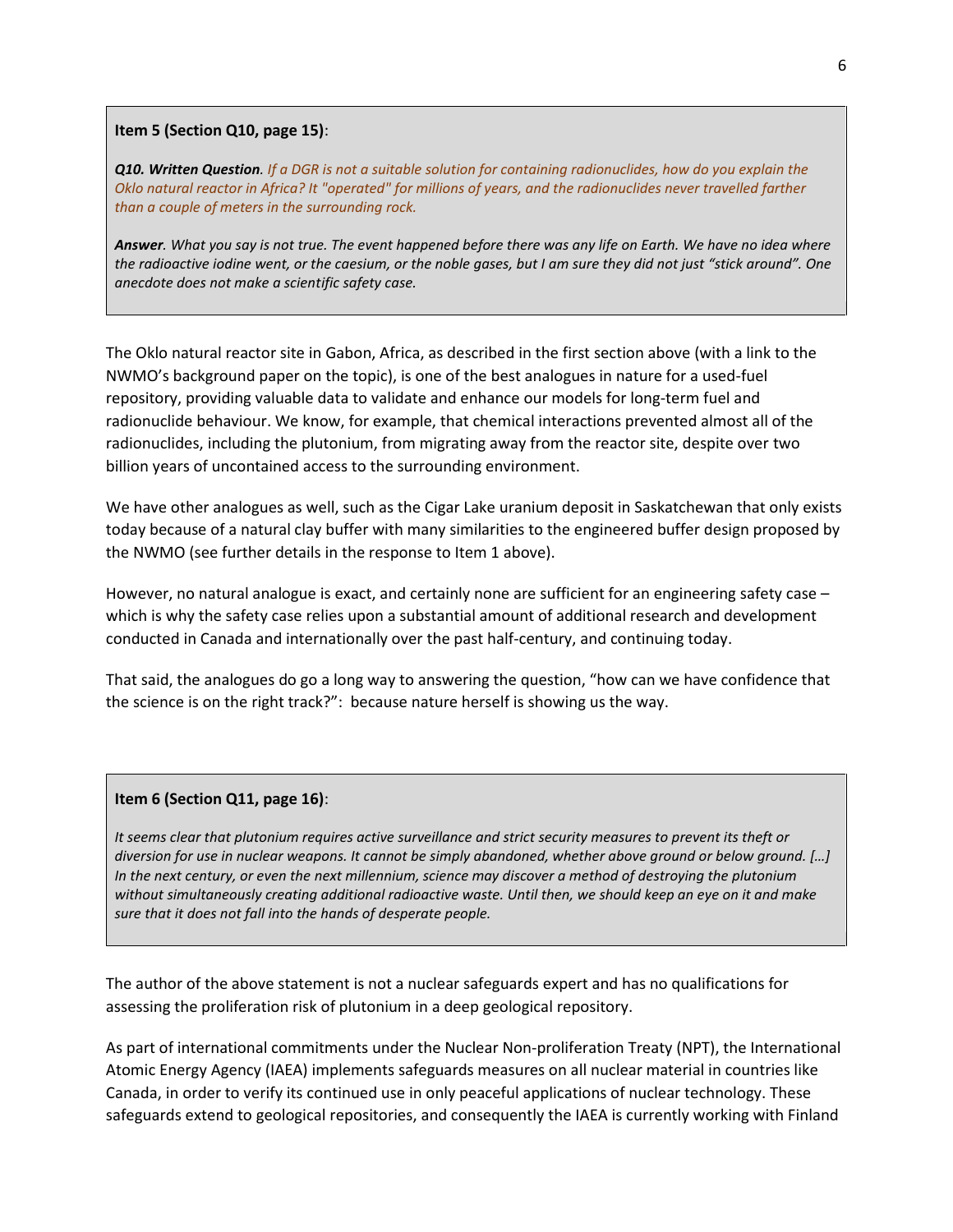and EU authorities to develop practical measures to provide continual verification of the uranium and plutonium that will be placed in its used fuel repository now being completed at Olkiluoto, Finland (due to start receiving used fuel in 2025). The IAEA will similarly work with Sweden, Canada, and other countries developing repositories, to implement similar safeguards measures. The nuclear material in these repositories will not be abandoned, but will be monitored for as long as there is an IAEA and national institutions.

In the very long term one may conceive of a time when there is no longer an IAEA or national institutions. This is precisely the scenario envisaged in the concept of a deep geological repository, since it must necessarily recognize the reality of a post-glaciation future where signs and indicators of our current activities can no longer be relied upon by future civilizations. For safety and security reasons, the best place for used nuclear fuel will probably be in a deep repository designed to withstand the geologic upheaval of glaciation – in fact, since future glaciation will impact most of Canada, including our cities, it is very likely that the one toxic legacy that future civilizations will *not* have to worry about will be the used nuclear fuel stored responsibly in these repositories.

# **Item 7 (Section Q14, page 18)**:

As for medical isotopes, they serve a number of valuable functions, none of which are dependent in any essential *way on nuclear reactors or the fission process. Isotopes can be and are being produced by particle accelerators such as cyclotrons and linear accelerators, without the need for uranium or reactors. Cobalt-60, which has been used in cancer treatment and to sterilize medical equipment, is being replaced by electron accelerators in both of these applications. The University of Saskatoon, where the first "cobalt bomb" was built for cancer treatment, has now replaced its cobalt irradiator with an electron accelerator.* 

The statement above reflects a lack of understanding of how medical radioisotopes are made and utilized on this planet. Some medical radioisotopes are best made in nuclear reactors, and some are best made in cyclotrons. The difference comes down to usage, cost, and national development level.

Nuclear reactors make "neutron-rich" radioisotopes used extensively in both radiotherapy (e.g. iodine-131, iodine-125, samarium-153, strontium-89, radium-223, cobalt-60) and imaging (e.g. technetium-99m).

Cyclotrons (a compact accelerator using rapidly rotating particle beams) make "proton-rich" radioisotopes that tend to be much shorter-lived (e.g. fluorine-18) and used mainly in imaging such as PET scanners – but increasingly for radiotherapy as well. The short half-life of most cyclotron radioisotopes tends to restrict their use to local distribution (often located in the same hospital as the PET scanner). Reactormade and cyclotron-made radioisotopes have some overlapping and some distinct applications, and thus they complement each other.

Linear accelerators using high-energy electron beams have replaced most external radiotherapy applications of reactor-produced isotopes in developed countries (but not internal radiotherapy or imaging applications). The limitation to developed countries speaks to the important consideration of global availability, and the aspirational goal of equalizing the global quality of life. This consideration is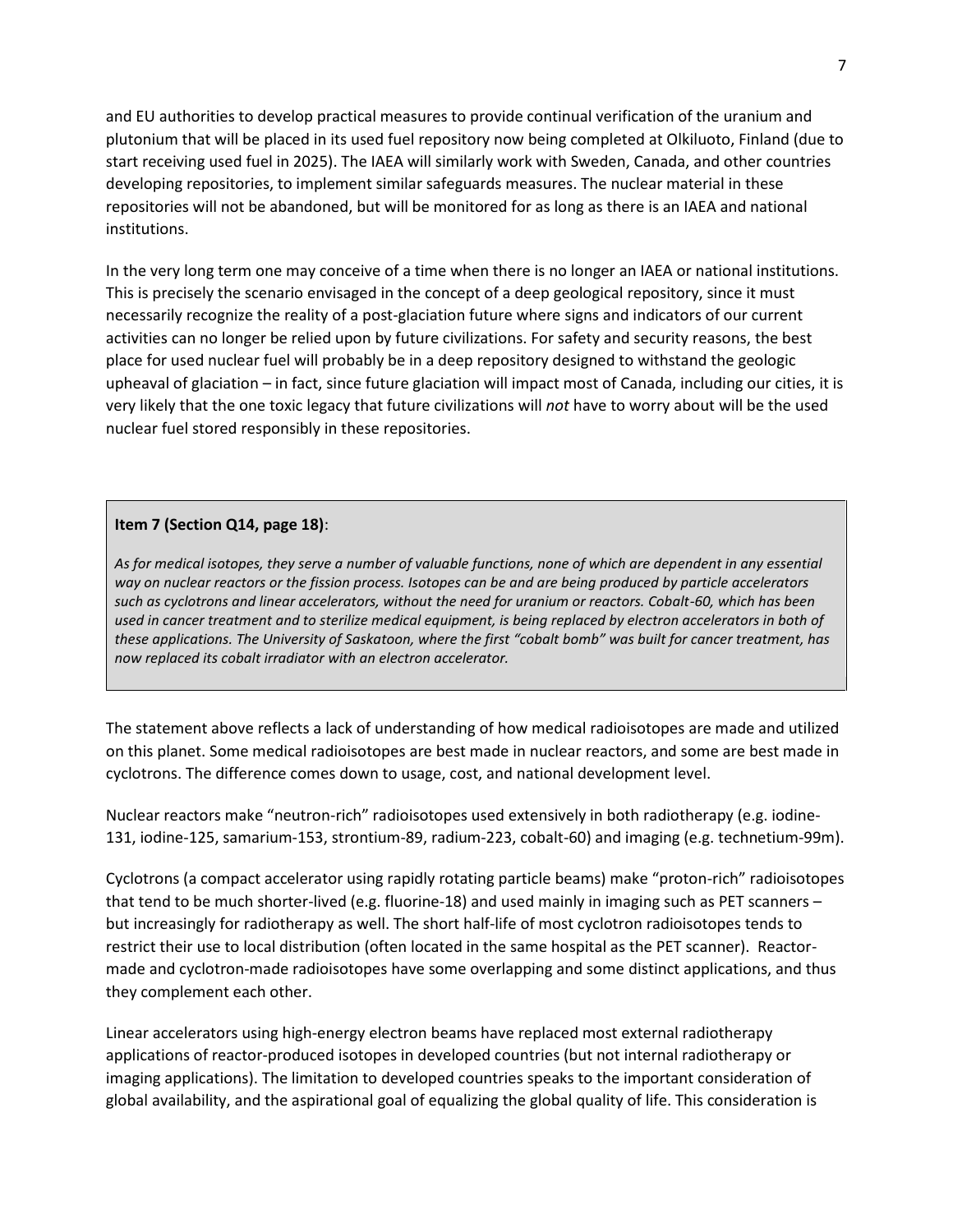further explored below.

 $\overline{a}$ 

One of the most common nuclear medicine procedures in the world uses technetium-99m to image blood flow and heart operation – this procedure accounts for 80% of all nuclear medicine procedures worldwide (about 40 million per year), and nuclear reactors are essential for the global availability of this radioisotope<sup>4</sup>.

Some medical radioisotopes, like technetium-99m (or Tc-99m), can be also made less efficiently with particle accelerators (like a cyclotron): in fact, from a scientific viewpoint, just about any isotope can be made with a particle accelerator, if time and money are no object. Unfortunately, time and money are very much of importance to global access to medical radioisotopes, and this is why the only practical way that sufficient quantities of Tc-99m can be distributed and used around the world – particularly in the developing world – is through the use of nuclear reactors for production.

For the same reason of global availability, many cancer radiotherapy machines (which were first pioneered through a collaboration of the Canadian nuclear and medical communities in the mid-20<sup>th</sup> century) still use reactor made radioisotopes like cobalt-60, while newer models use linear electron accelerators: In order to implement an accelerator in place of a reactor-based radioisotope technology – whether for cancer therapy, or to supply an imaging and diagnostic scanner – you generally require more technical infrastructure (including stable electricity supply), financial investment, and expertise, which is why these tend to be first-world medical solutions today. In developing nations (accounting for about 70% of the world's population) cancer radiotherapy and diagnostic imaging using nuclear-reactor produced radioisotopes tend to dominate.

Yes, that's correct: nuclear reactors make life-saving medical procedures possible for most of the planet's population.

For this reason, it is short-sighted and first-world-centric to claim that nuclear reactors aren't needed for medical radioisotope production. In fact, reactors are an essential part of a suite of technologies that make advanced medical procedures accessible to people in all countries and from all backgrounds – and this legacy is, in fact, one of the greatest gifts that Canadian ingenuity in science and medicine gave the planet in the second-half of the last century.

<sup>&</sup>lt;sup>4</sup> See, for example: "How Research Reactors Help Make Medical Imaging Possible," IAEA Bulletin, 2020 Aug 10, [www.iaea.org/newscenter/news/how-research-reactors-help-make-medical-imaging-possible.](https://www.iaea.org/newscenter/news/how-research-reactors-help-make-medical-imaging-possible)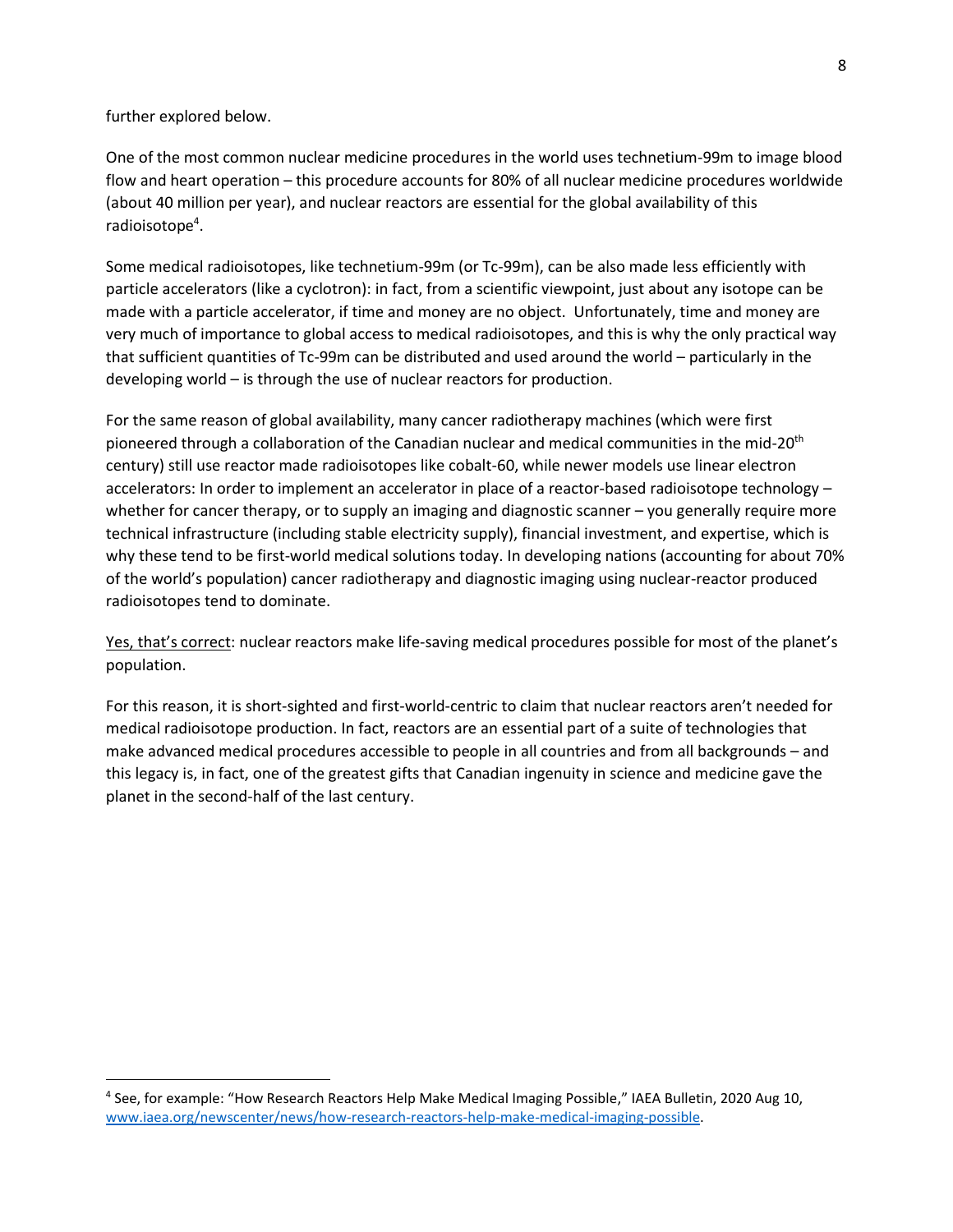### **Item 8 (Section Q17, page 19)**:

The success of the nuclear industry is based on a number of fictions. First and foremost is the fiction that nuclear *power has nothing to do with nuclear weapons. Second is the fiction that nuclear power is "clean" – a term that fooled many decision-makers into thinking that nuclear waste didn't exist.* 

These are strawman arguments: neither of these "fictions" have been propagated by the nuclear industry or broad nuclear community, whether in Canada or internationally.

Firstly, nuclear weapons: the entire nuclear industry and broad nuclear community in Canada exists within an international non-proliferation regime, verified through the Vienna-based International Atomic Energy Agency (IAEA), which Canada was instrumental in creating and maintaining for the past 50 years (see [www.iaea.org\)](http://www.iaea.org/). The fundamental tenets of this non-proliferation regime are (a) that nuclear technology and nuclear weapons are inextricably linked, (b) that countries wishing to make use of nuclear technology commit to never exploit this link, and (c) that these countries accept strict international verification measures (nuclear safeguards) which demonstrate this obligation.

This is not an industry living in a "fiction" that nuclear power has nothing to do with nuclear weapons: this is an industry striving to advance technologies that enhance and equalize the quality of life for all people on this planet, despite the reality of nuclear weapons (and doing so successfully for 75 years).

Secondly, clean energy: nuclear fission does not produce pollution from combustion (including greenhouse gases), and does not take up large tracts of land to extract energy from dilute energy sources. Its use, in combination with renewables, can lead to an almost pollution-free electricity generating system such as that found in the province of Ontario (60% nuclear, 35% renewable), and is recognized by the Government of Canada as essential to achieving "net-zero" greenhouse-gas emissions by 2050. This does not mean perfectly "clean", since nothing is – not solar panels, not wind turbines, not hydro dams, and not nuclear plants.

The majority of nuclear power's waste production is concentrated in its spent fuel: solid, low in volume relative to its energy content, and all in one place. It is highly radioactive and so must continue to be properly managed, but this is relatively easy given the fact that it is, in fact, solid, low-volume, and all in one place. In fact, Canada, like many other leading nuclear nations, has a plan to keep the spent fuel "all in one place" for a long time to come – protected over the coming millennia even from future glaciations – and in this respect nuclear is unique among the large infrastructure industries that enable our society's functioning.

In Canada this plan is 40 years in the making and today is implemented by the Nuclear Waste Management Organization (NWMO): a highly visible, government-mandated organization whose primary goal is a transparent, public process to collaboratively develop a spent fuel geological repository (see [www.nwmo.ca\)](http://www.nwmo.ca/).

This is not an industry trying to fool decision makers that it makes no waste: this is an industry working with decision makers and the public (including indigenous peoples) to implement a leading-edge solution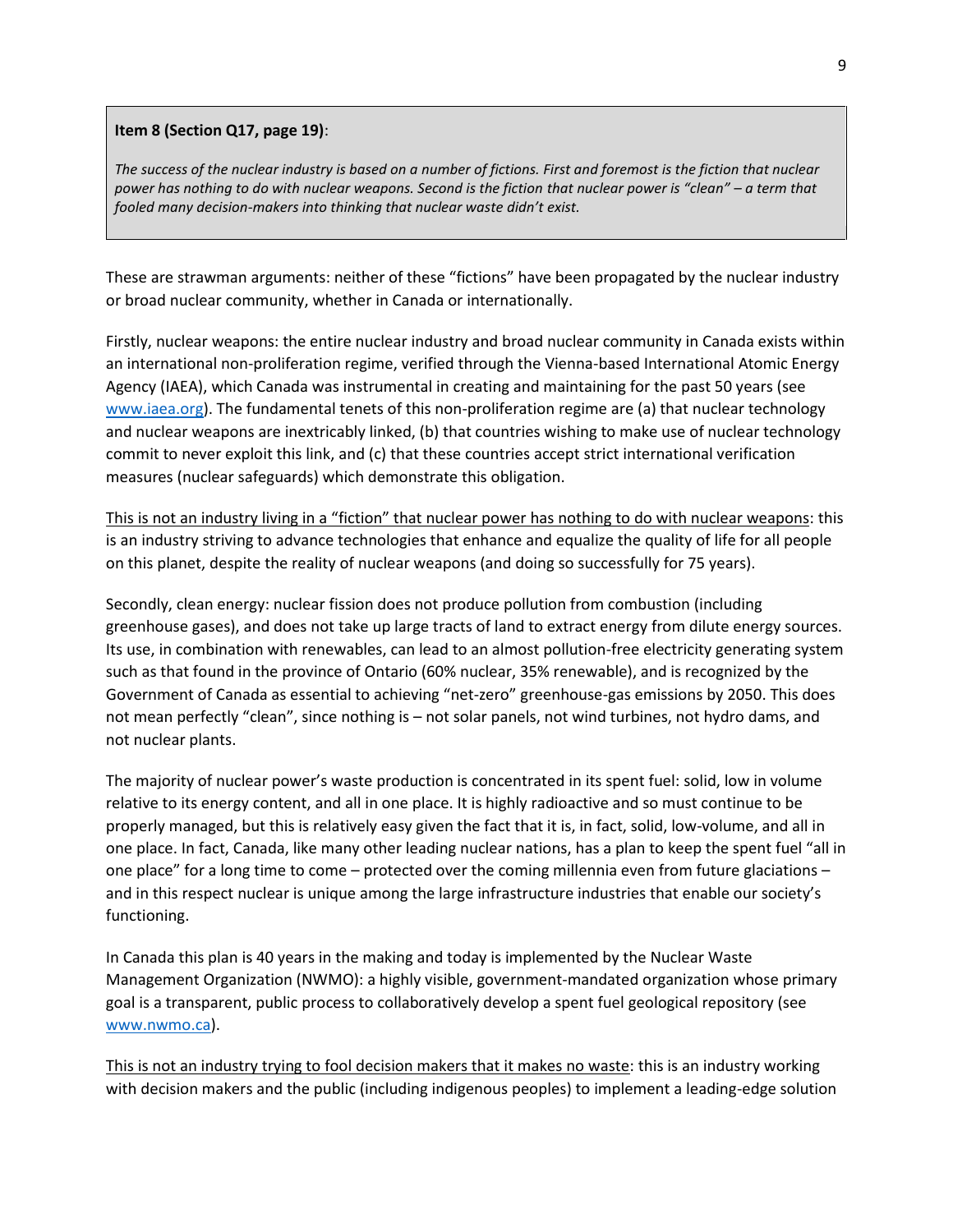to this waste – and, in fact, the availability of a solution that uniquely addresses 100% of its long-lived waste in a responsible manner is one of the more attractive benefits of nuclear technology.

# **Item 9 (Section Q17, page 19)**:

*[The safety case for nuclear waste management] can't really be proven. No principle of science allows one to verify predictions made over such an extraordinarily long period of time.*

The above statement reflects a misunderstanding of how science works. The implication is that we cannot have confidence in scientific modelling of long-timescale processes, unless we stick around to see the endresult of the process to get "proof". By this logic, science should give up on attempting to predict the longterm modelling of our sun's lifecycle, the movement of continents, human population growth and genomic evolution, or environmental degradation – including global climate change.

In fact, science deals with many processes with long timescales, and some of these – like the ones listed above – are actually quite important to get right.

But what does "getting it right" mean? Does it mean 100% accuracy, or does it mean getting it "right enough" to provide us the confidence to make important decisions today, with any remaining uncertainty justified and minimal? That's actually where we are with climate change modelling today, by the way: predictions of the impact of atmospheric warming over the next 50 or 100 years are based upon imperfect scientific models and incomplete knowledge – therefore involving a level of uncertainty. Governments around the world have nevertheless judged this uncertainty to be low enough, relative to the risk of not making important decisions today, to justify acting upon these imperfect scientific models anyway.

In fact, science never knows an answer with 100% confidence, because there is always uncertainty. This is why asking a real scientist for a "yes/no" answer to anything can be aggravatingly unsuccessful: you will probably get a qualified answer, and in fact you would be wise to question when you don't get a qualified answer. (So, with reference to Item 8 above, one would be right to question a scientific response that nuclear power, wind power, electrical cars, or any technological process is "clean" – and ask for clarification, as provided in Item 8 above.)

So then, given the million-year timescale of nuclear waste management, how exactly does science gain confidence in the long-term safety case? The answer is threefold:

> *Verifying today's models Learning from nature's past Minimizing future uncertainty*

Let's look at each of these in more detail:

1. Verifying today's models: We can't go forward in time to personally verify our predictions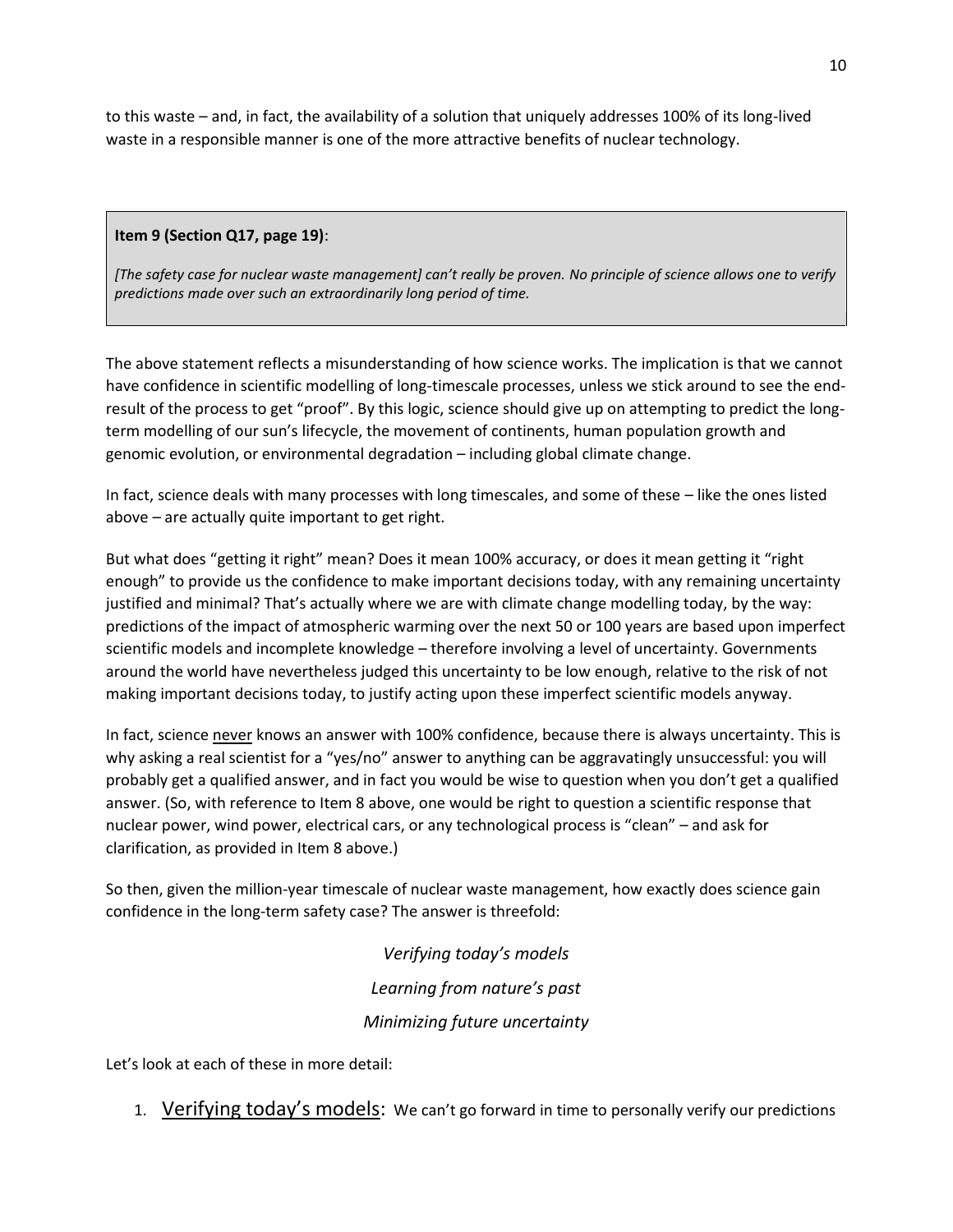for long-term processes, but we can verify the scientific models we use today to make these predictions. Whether we're modelling the long-term changing of the climate, or the long-term behaviour of spent nuclear fuel in a repository, we must consolidate data from the simulation of a large number of complex and interconnected environmental processes, each with their own assumptions, inputs, and individual uncertainties. We determine these individual uncertainties by testing against experiments or natural observations, and – importantly – continuously improving our understanding so we reduce these uncertainties as much as possible. The combination of these individual uncertainties is then extrapolated forward to give a range of overall uncertainty in our long-term predictions. Then, when a scientist later explains what we believe will happen to the climate in 100 years, or spent nuclear fuel in 1 million years, this inescapable uncertainty will always be part of the answer.

- 2. Learning from nature's past: We may not be able to go forward in time, but we can often go backwards – i.e., letting nature herself show us the results of long-timescale natural processes with sufficient similarity to help us verify our models. Just as climate modellers turn to historical records to better understand how the earth's climate and greenhouse-gas concentrations have evolved in the past, nuclear repository developers turn to historical geology to better understand how nature's own repositories of uranium and other radioactive elements have behaved underground for millions of years. As described in Item 1 above, nature was this planet's first nuclear engineer – even operating a natural nuclear reactor two billion years ago that created all the same waste radioisotopes produced by our reactors today. We learn a lot from these "natural analogues"; in particular, we verify our assumptions by analysing the natural mechanisms that isolated uranium and its radioactive products from the environment for millennia. More importantly, we can improve on nature's methods because we have the luxury of not being random – e.g., we can choose more favourable rock formations, regional seismicity, ground water conditions, and protective clays (in addition, of course, to having a robust starting containment around the uranium). For more information on these natural analogues, please refer to the NWMO's background paper linked in Item 1 above.
- 3. Minimizing future uncertainty: When forecasting far into the future it is particularly important to minimize uncertainties as much as possible. When so-called "chaotic processes" are involved – that is, processes where even a minor perturbation in behaviour today can lead to very large and unpredictable deviations in end results – minimizing uncertainty is even more important. This is one of the challenges facing global warming modellers, for example, since the natural processes of weather and climate involve a significant level of chaotic behaviour. In fact, you could say this is one reason that long-term spent fuel management looks to deep underground repositories – removing the inherent uncertainty introduced by future climate change (including glaciation, which we know will occur in Canada within the coming millennia). Other ways that scientists reduce the uncertainty include choosing a rock formation that is as homogenous as possible in order to simplify its characterization (e.g., uniform geochemical properties and no large fractures), as well as being low in seismic activity, groundwater transport, and probable human interest (i.e. no rare minerals). In addition, scientists reduce the impact of uncertainty by making conservative design assumptions wherever possible (i.e. "erring on the safe side") – for example, in forecasting the lifespan of the containers holding the spent nuclear fuel in